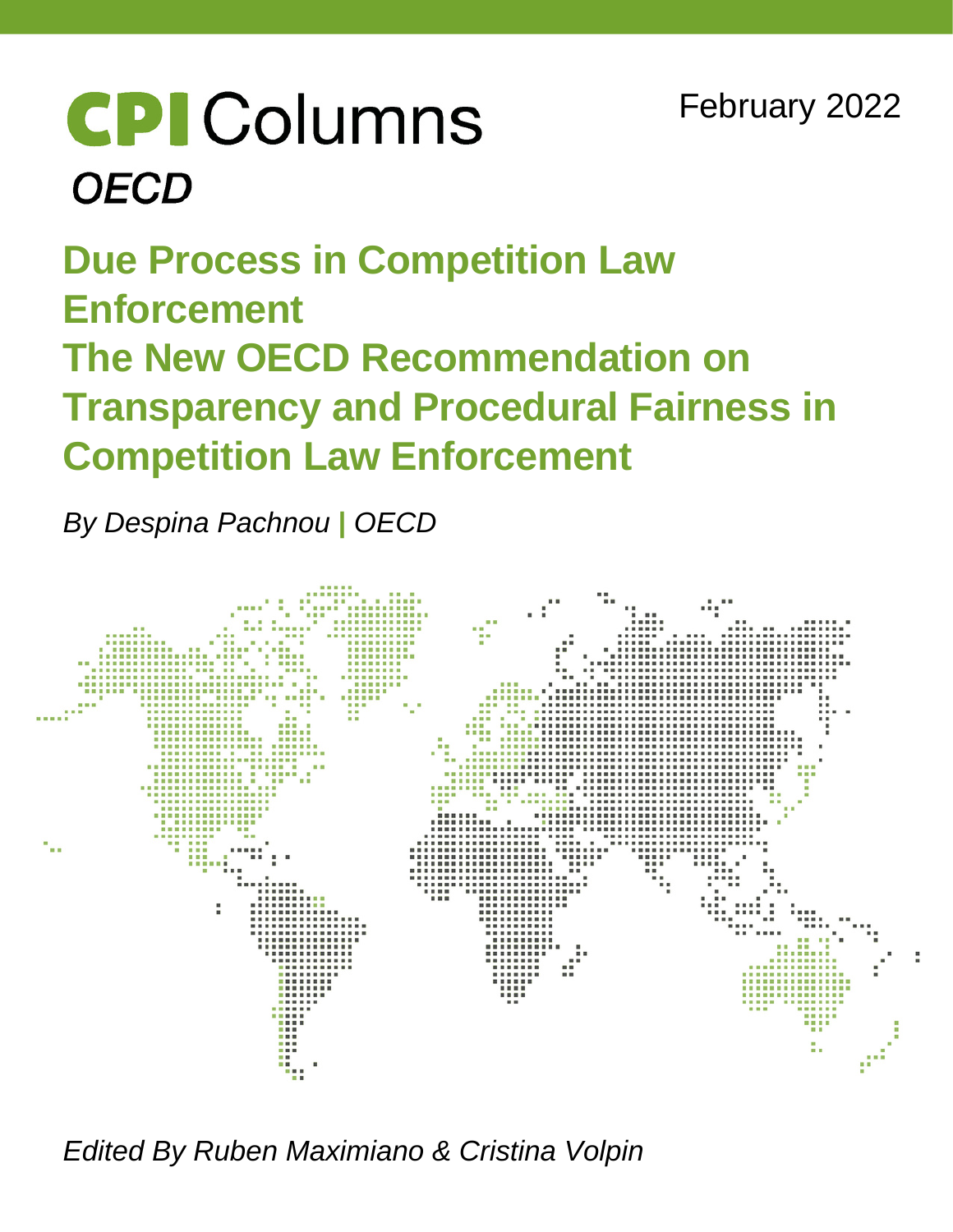## Due Process in Competition Law Enforcement

### The New OECD Recommendation on Transparency and Procedural Fairness in Competition Law Enforcement

#### By Despina Pachnou<sup>1</sup>

Competition law enforcement is part of a country's overall law enforcement and is shaped by a country's legal system, history, and culture. Some competition authorities follow common law, others civil law; in some systems, the competition authority takes enforcement decisions at the first instance, whereas in others the first-instance decision-maker is a court of law.

Regardless of the specific choices, institutions, and legal culture of each law enforcement system, there is fairly broad agreement that minimum Due Process standards should exist related to enforcement, and that these require transparency, fair treatment during procedures, and respect for the right to defense. Over time, governments, competition authorities, and businesses have developed a level of consensus on what the appropriate and necessary Due Process requirements are, as well as which enforcement practices are effective and just.

#### I. Why a Multilateral Instrument Is Valuable

Market participants may be affected by competition law enforcement, whether as investigated parties in antitrust cases, parties in merger review, or interested third parties. In each case, parties follow the process and rules set by the reviewing jurisdiction. As business activities increasingly cross borders, parties need to follow different domestic laws and may face law enforcement in more than one jurisdiction. Even allowing for legal, institutional, and cultural differences, businesses and governments share an expectation that enforcement will be transparent and fair

 $\overline{a}$ 

everywhere, and that there exists a common understanding of what "transparent" and "fair" enforcement is.

The International Competition Network's Framework for Competition Agency Procedures established fundamental principles of fair and effective procedures for competition authorities.<sup>2</sup> The OECD and its members started working on guidance for governments on minimum Due Process safeguards back in 2010.<sup>3</sup> Finally, on October 6, 2021, OECD Ministers<sup>4</sup> adopted the **Recommendation** on Transparency and Procedural Fairness in Competition Law Enforcement (the "Recommendation"). This document is the first multilateral instrument that provides governments with recommendations on Due Process standards for competition law.

#### II. Which Are the Specific Principles?

The Recommendation establishes duties of transparency and predictability; independence, impartiality, and professionalism; nondiscrimination, proportionality and consistency; timeliness; meaningful engagement of the parties in the enforcement process; protection of confidential and privileged information; and judicial review.

#### 1. Transparency and Predictability

This Recommendation asks for a clear and publicly available framework for competition law enforcement. Transparency includes clarity on parties' rights and obligations, applicable procedures, and deadlines. It requires the publishing of enforcement (authority and/or court) decisions, including their facts and legal

<sup>&</sup>lt;sup>1</sup> Competition expert at the OECD, responsible for the transparency and procedural fairness work stream.

<sup>&</sup>lt;sup>2</sup> www.internationalcompetitionnetwork.org/frameworks/competition-agency-procedures/.

<sup>3</sup> www.oecd.org/fr/daf/concurrence/transparency-and-procedural-fairness-in-competition-law-enforcement.htm.

<sup>4</sup> The OECD has 38 members. In addition to them, Romania and Brazil (both of which are associated to the OECD Competition Committee) participated in the development of the Recommendation and adhered to it.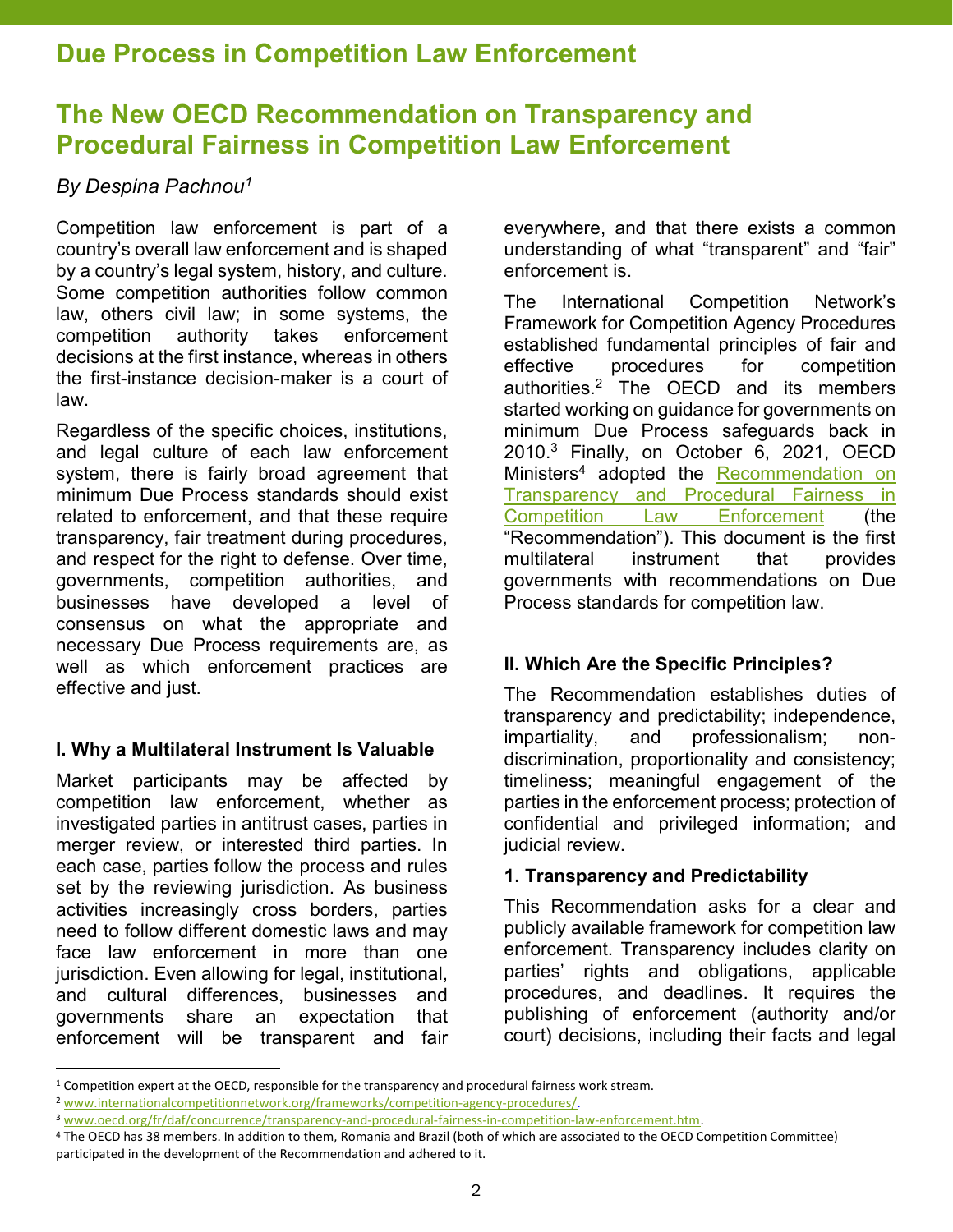basis (except for confidential information protected from disclosure).

#### 2. Independence, Impartiality, and Professionalism

The Recommendation details each requirement. Independence involves guaranteeing that competition authorities are free from political interference or pressure. Impartiality requires addressing any material conflicts of interest that enforcement officials may have and ensuring that the law is enforced based on relevant legal and economic arguments, and sound competition policy principles. Professionalism involves providing competition authorities with sufficient resources to carry out their duties effectively (in terms of human and financial resources, as well as investigation and enforcement tools).

#### 3. Non-discrimination, Proportionality, and **Consistency**

Non-discrimination requires treating parties equally, without differentiating based on elements such as nationality or ownership. Proportionality involves reasonableness: to avoid imposing unnecessary costs and burdens, limiting procedural actions like inspections and information requests to those necessary, and assessing (when there is sufficient information) whether a case has merit and should be pursued or, if not, is better closed. Consistency involves standardized procedures and steps for ensuring objective decision-making through the application of internal checks and balances.

#### 4. Timeliness

This requires wrapping up cases in a reasonable time, taking into account the nature and complexity of each case and considering that antitrust cases may take a long time to conclude. The Recommendation advises

having in place statutory rules, competition authority guidelines, or internal targets (the choice is for each jurisdiction to make) for deadlines or length of procedural steps, allowing both competition authorities and parties reasonable time to prepare their actions and responses.

#### 5. Meaningful Engagement and Parties' Right to Respond and Be Heard

This principle details the parties' core rights of defense.

First, it is incumbent upon competition authorities to give appropriate and timely information on the opening of a case, its legal basis, competition concerns, and status.<sup>5</sup> Parties should be able to choose their lawyer, and have opportunities for adequate defense before a final decision is made. This includes opportunities to present their views via counsel, discuss facts and arguments with the competition authority, and have a meaningful chance to present before the key decisionmakers a full response to the allegations and submit evidence in support of their arguments.

The right to respond to allegations involves an attendant right to access relevant evidence held by the competition authority or court, in particular information on which an adverse decision may be based. The main exception to the right to access the case file is the protection of confidential information.

#### 6. Protection of Confidential and Privileged Information

Not all competition laws define confidential information and those that do define it differently.<sup>6</sup> The fact that the Recommendation defines confidential information (as "business secrets and other sensitive information, as well as any other information treated as confidential

<sup>&</sup>lt;sup>5</sup> This is consistent with EU law. Council Regulation 1/2003 and Regulation 773/2004 (for antitrust proceedings) refer to the rights of defence of the parties, including the right to be informed of the opening of a case, the objections against the parties and the arguments and evidence for the objections. Council Regulation 139/2004 and Commission Regulation 802/2004 have similar provisions for parties in merger cases. See Council Regulation (EC) No 1/2003 of 16 December 2002 on the implementation of the rules on competition laid down in Articles 81 and 82 of the Treaty and Commission Regulation (EC) No 773/2004 of 7 April 2004 relating to the conduct of proceedings by the Commission pursuant to Articles 81 and 82 of the EC Treaty; and Council Regulation (EC) No 139/2004 of 20 January 2004 on the control of concentrations between undertakings and Commission Regulation (EC) No 802/2004 of 7 April 2004 implementing Council Regulation (EC) No 139/2004 of 20 January 2004 on the control of concentrations between undertakings.

<sup>6</sup> The definition of confidential information varies across jurisdictions, but commercially sensitive information and sensitive personal information are typically considered confidential. See OECD(2019), Access to the case file and protection of confidential information.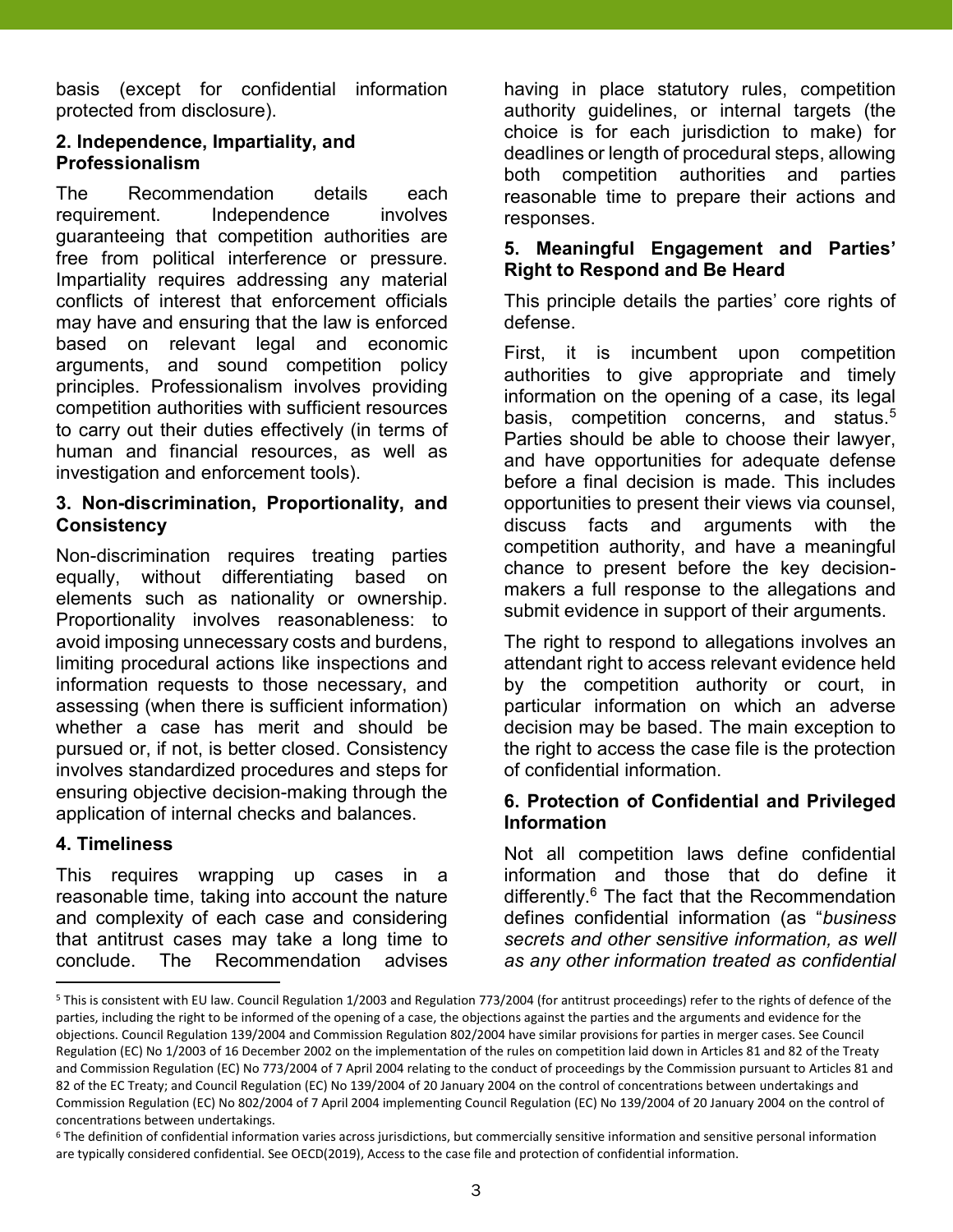under applicable law") is, therefore, significant progress, even if additional definitions "under applicable law" mean that the exact scope of confidential information and the intensity of its protection may ultimately vary.

The fact that information is confidential means that, in principle, it is not disclosable. Competition authorities have an obligation to protect such information. Still, jurisdictions typically allow for disclosure of confidential information if this is necessary to protect the parties' rights of defense, usually under protective measures. Examples include disclosure to limited persons (like the parties' external legal counsel), the signing of nondisclosure agreements to stop further dissemination, disclosure in data rooms, or closed hearings.<sup>7</sup>

The Recommendation advises protecting against unlawful disclosure of confidential information and having clear public rules for the identification and treatment of confidential information, and having policies in place to protect privileged communications between attorneys and clients.<sup>8</sup>

#### 7. Impartial Judicial Review

 $\overline{a}$ 

Competition law enforcement decisions should be reviewed by a court, tribunal, or appellate body that is independent and separate from the competition authority.

Judicial review is a core element of the right to be heard, and crucial for the effectiveness and credibility of competition law enforcement. It is a necessary complement to internal checks and balances, and the procedural guarantees that competition authorities put in place to ensure due process.

The review body may assess whether procedural due process was followed, and/or substantive rules were complied with. All investigations and decisions need to be sufficiently robust to withstand judicial scrutiny. Thus, ex post review promotes the thoroughness of the case ex ante, as the investigating authority knows that it is likely to have to defend the case before the court.<sup>9</sup> The Recommendation requires that judicial review include the examination of facts, evidence and grounds of competition law enforcement decisions and that court decisions are in writing, based only on matters of record and published, subject to the protection of confidential information.

#### III. CONCLUSION

Transparency and procedural fairness standards are fundamental. They should be reflected in the clarity and fairness of procedural rules and guidelines; in the resources, professionalism and independence of competition authorities; and in the effectiveness, reasonableness and consistency of day-to-day enforcement.

Observing due process is not only about parties' rights: it also adds to the legitimacy, quality and success of competition law enforcement. Decisions based on due process investigations can reasonably be expected to be upheld by a reviewing judge, in terms of procedure at least. This is not negligible. While some judges might lack competition law expertise (though this is a skill likely to develop over time, as long as they hear more cases), they are experts in the interpretation, application and review of due

<sup>9</sup> OECD (2019), The Standard of Review by Competition Cases.

<sup>7</sup> The factors to decide whether confidential information should be disclosed include: whether, and to which degree, harm could be caused to the person to which the information relates; whether the information is inculpating or exculpatory, as such information directly affects parties; the availability of alternative non-confidential documents that can prove or disprove the allegations; and whether summaries can be used to desensitise information without robbing the information of its meaning. Id.

<sup>&</sup>lt;sup>8</sup> Legally privileged communications (confidential communications between clients and their legal advisors) usually benefit from absolute protection from forced disclosure. Privileged information should not be requested, collected or used, and its disclosure can be opposed and challenged at any stage, during investigations and in litigation, and against anyone, including competition authorities, other domestic or foreign public bodies and courts, and third parties (including against the lawyers themselves, if they are asked to disclose). If privileged information is unlawfully collected, it should be excluded from the case file, not used as evidence, and returned to the party. See OECD (2018), Treatment of legally privileged information in competition proceedings.